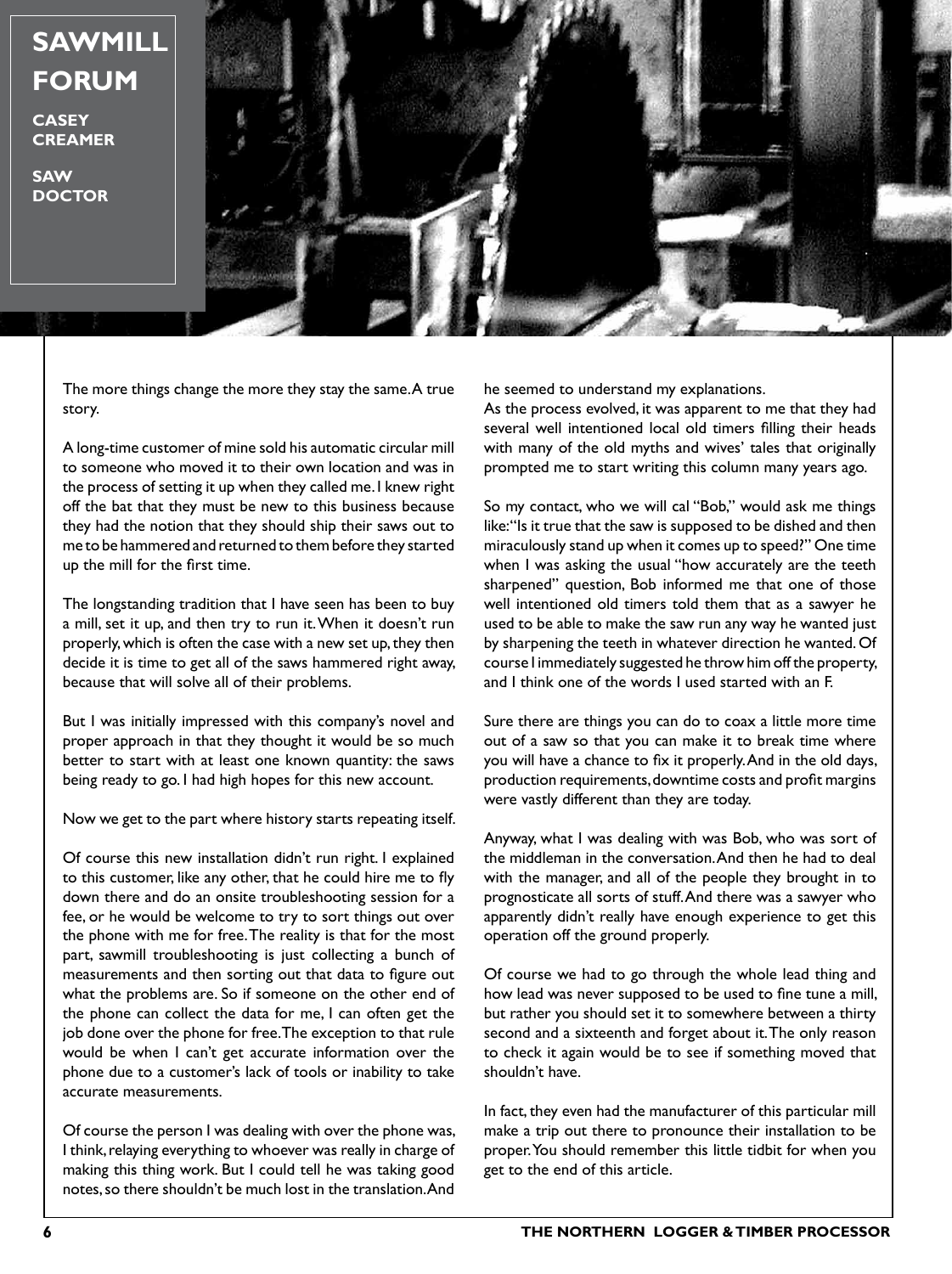

**Any outside operation should have adequate sun shade.**

As you all know, during the process of trying to make a mill run that doesn't want to run properly, it is perfectly reasonable that by now they have put all three saws into the condition where they now need to be re-hammered. And- again to my surprise--Bob seemed to realize and expect that.

So the decision was made that they would ship all three saws back to me and then after I ship them back, they would fly me down there for an onsite troubleshooting session. It was pretty good thinking, because again we would be starting with a known quantity when I got there. And even more important, when I see exactly what they have done to the saws, I might even get enough info from that to tell them exactly where their problem is and possibly avoid the expense of flying me down there. It sounded like a good plan.

Some would be surprised just how much I can tell about a mill when I see what condition the saws are in. Especially if I knew what condition they were in before they started.

Then a couple a days later I got an email from Bob explaining that his boss decided that they would send the three saws off to someone a lot closer to them and see what happens from there. And they would not need me to fly there either.

So I immediately phoned Bob and explained that while I don't need the extra saws to hammer or one more mill to troubleshoot, a much more important consideration is that sending the saws to someone else would now introduce a completely new variable into the mix, and whatever ground they had gained in dealing with me, would soon be lost.

I will say that I didn't know who they were sending the saws to, so I can't comment on that person's capabilities. There are a few hammermen I know of who hammer saws to look exactly like mine. But only a small few. Are we the only ones who know how to hammer a saw? Certainly not. There a many ways to skin a saw, and some seem to work



**We'll Bring THE PROTECTION** 



Protect your logs (and your fingers), with LogSavers<sup>®</sup> and FlitchSavers<sup>®</sup>.